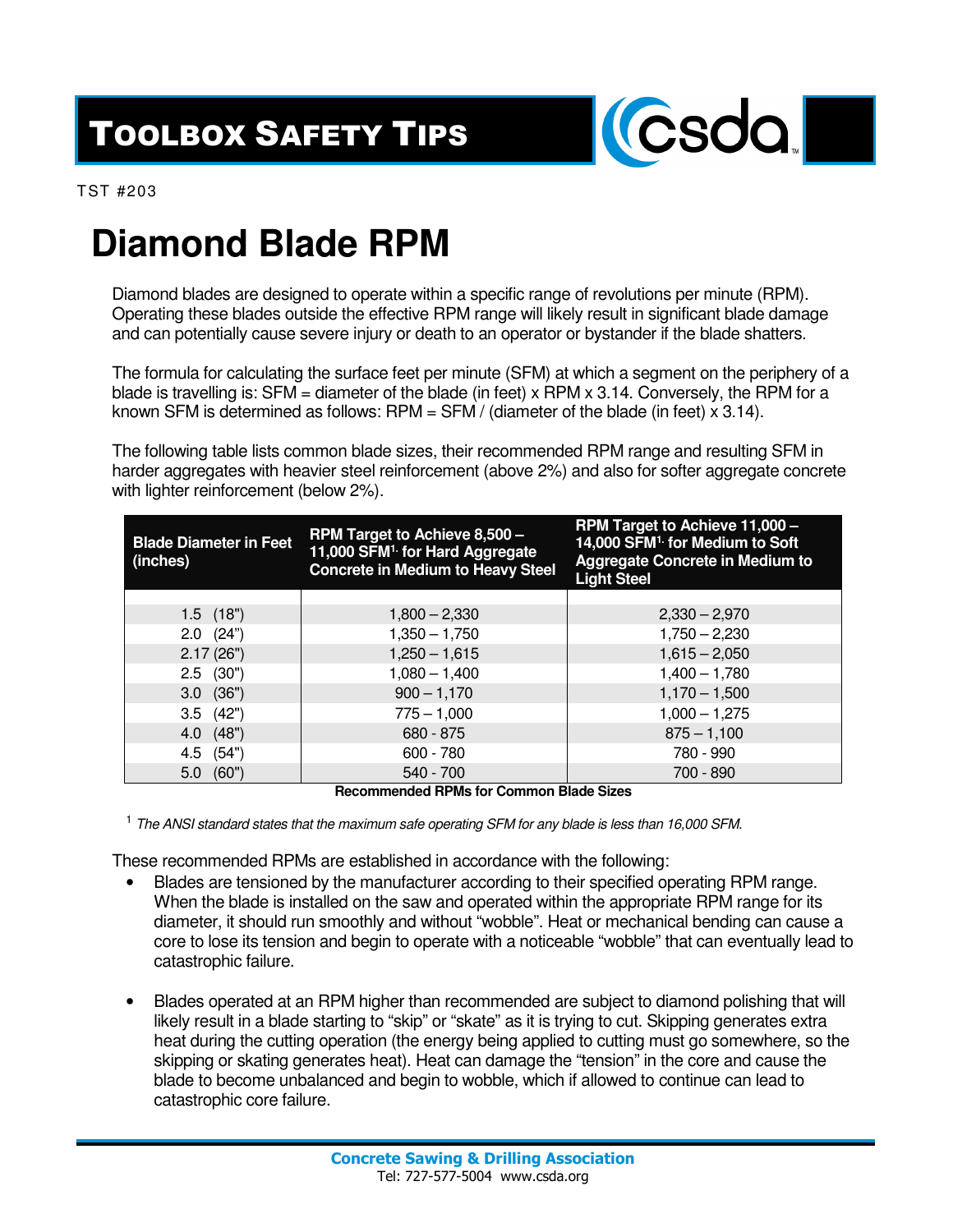- Additionally, when a blade is operated at too high an RPM for the material it is cutting and begins to "skip" or skate," it will begin to vibrate or pound. Pounding will lead to cracks developing in the segments and/or the core. These cracks can quickly lead to a piece of segment or the core to separate from the blade, causing severe injury or death to anyone struck by debris.
- Conversely, blades operating at an RPM lower than recommended are subject to diamond crushing. Crushing will likely diminish or destroy the diamonds' ability to cut. Diamond crushing can lead to "skipping" or "skating," a condition occurring when there are very few diamonds left to cut and the blade metal bond is actually rubbing against the concrete. Again, the energy goes into producing heat instead of cutting. This too will damage the core.
- If an operator uses a saw that is under-powered for the available blade diamond concentration, reducing the RPM of the saw will allow more weight/torque to be applied to the diamond particles as they "scrape" through the material being cut. Many times, the diamonds in such a blade will be exposed and look "sharp," but will have rounded tips on the diamonds that will eventually lead to "skipping" and pounding that can damage the blade.
- Conversely, if an operator uses a saw that is over-powered for the available blade, increasing the RPM (within the safe range) will help keep the limited number of diamond particles in the blade from crushing. This can avoid excessive vibration and pounding that causes core failure.
- Many of today's saws are fitted with 3-4 speed gearboxes that can assist in bringing blades of varying diameters within a safe RPM range for the material being cutting. It is advised that operators use these gearboxes, where available, and have an operational blade shaft tachometer on the saw to monitor RPM. A separate contact or photo tachometer can also be used. In addition, the saw's throttle or governor can be used to slow the engine RPM and consequently the blade shaft RPM. Any change in RPM should be confirmed by a tachometer.